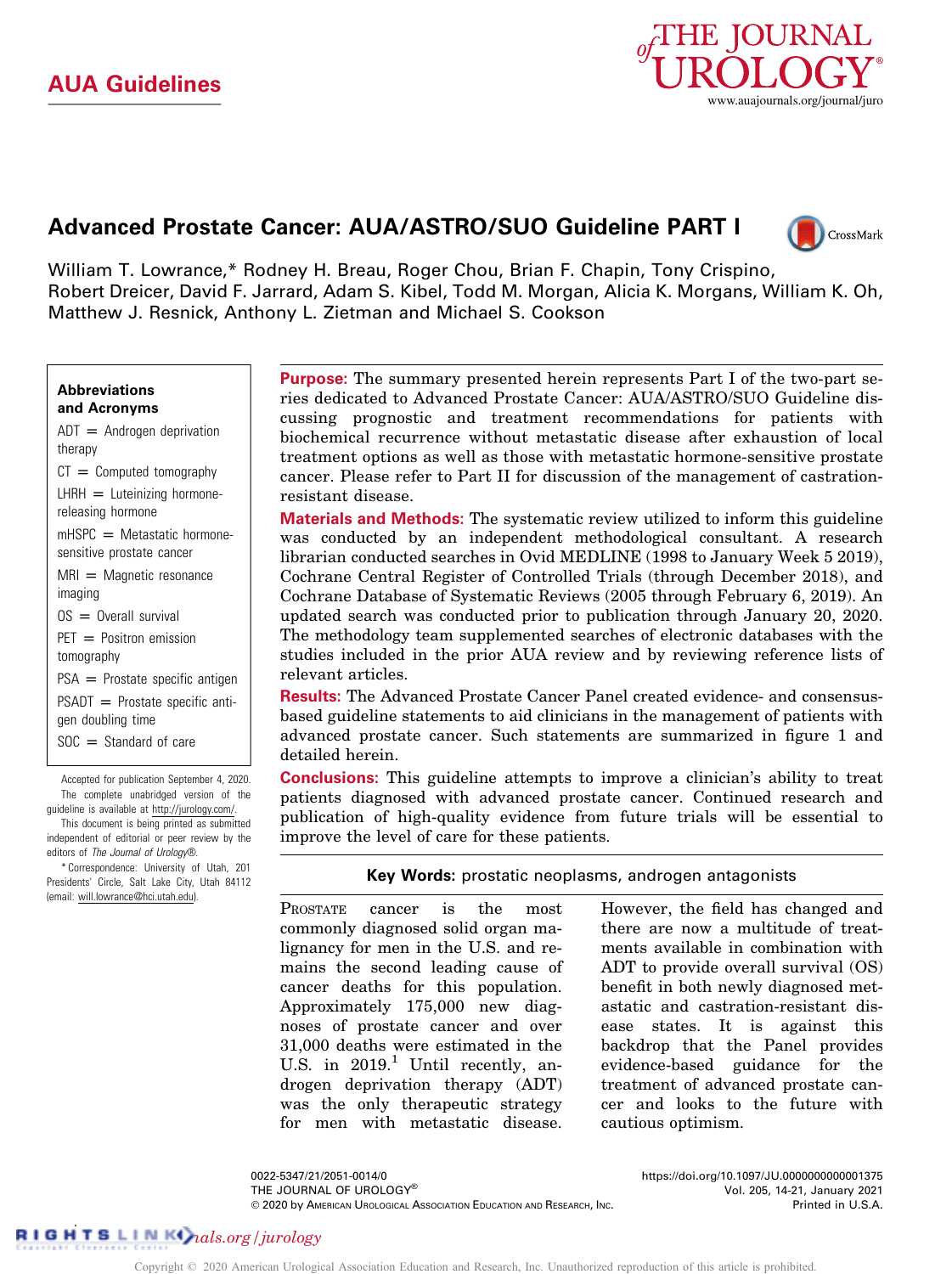## <span id="page-1-0"></span>**BIOCHEMICAL RECURRENCE WITHOUT METASTATIC DISEASE**

#### Prognosis

### Clinicians SHOULD

Inform patients regarding the risk of developing metastatic disease and follow patients with serial PSA measurements and clinical evaluation

Perform periodic staging evaluations consisting of cross sectional imaging (CT, MRI) and technetium bone scan in patients who are at higher risk for development of metastases

#### **Clinicians MAY**

Utilize novel PET-CT scans as an alternative to or in the setting of negative conventional imaging Consider radiographic assessments

## **Treatment**

**Clinicians SHOULD** Offer observation or clinical trial enrollment

**Clinicians SHOULD NOT** Routinely initiate ADT

## **Clinicians MAY**

Offer intermittent ADT in lieu of continuous ADT if ADT is initiated in the absence of metastatic disease

based on overall PSA and PSA kinetics

## **METASTATIC HORMONE SENSITIVE PROSTATE CANCER**

#### Prognosis

#### Clinicians SHOULD

Assess the extent of metastatic disease (bone, lymph node and visceral metastasis) using conventional imaging Assess the extent of metastatic disease

(high versus low volume)

Assess if the patient is experiencing symptoms from metastatic disease

Obtain a baseline PSA and serial PSAs at a minimum of three to six month intervals after initiation of ADT and consider periodic conventional imaging Offer genetic counseling and germline testing regardless of age and family history

## **Treatment**

**Clinicians SHOULD** Offer ADT with either LHRH agonists or antagonists or surgical castration Offer continued ADT in combination with either androgen pathway directed therapy (abiraterone acetate plus prednisone, apalutamide, enzalutamide) or chemotherapy (docetaxel)

#### **Clinicians MAY**

Offer primary radiotherapy to the prostate in combination with ADT in selected patients with low-volume metastatic disease

#### Clinicians SHOULD NOT

Offer first generation antiandrogens in combination with LHRH agonists, except to block testosterone flare Offer oral androgen pathway directed therapy without ADT

© 2020 American Urological Association | All Rights Reserved.

#### Figure 1. Statement Summary

There are several key terms and definitions that should be considered when interpreting this guideline ([table 1\)](#page-2-0).

## **METHODOLOGY**

Database searches resulted in 10,517 potentially relevant articles of which 918 were selected for full-text review; 230 publications met inclusion criteria and were included in this review. Forty-six studies were carried over from the prior AUA review.

The AUA categorizes body of evidence strength as Grade A, Grade B, or Grade C.<sup>[2](#page-6-0)</sup> The AUA nomenclature system explicitly links statement type to body of evidence strength, level of certainty, magnitude of benefit or risk/burdens, and the Panel's judgment regarding the balance between benefits and risks/burdens ([table 2](#page-3-0)). For a full description of the guideline methodology, refer to the unabridged guideline available at [www.auanet.org/guidelines.](http://www.auanet.org/guidelines)

## GUIDELINE STATEMENTS

## Early Evaluation and Counseling

- 1. In patients with suspicion of advanced prostate cancer and no prior histologic confirmation, clinicians should obtain tissue diagnosis from the primary tumor or site of metastases when clinically feasible. (Clinical Principle)
- 2. Clinicians should discuss treatment options with advanced prostate cancer patients based on life expectancy, comorbidities, preferences, and tumor characteristics. Patient care should incorporate a multidisciplinary approach when available. (Clinical Principle)
- 3. Clinicians should optimize pain control or other symptom support in advanced prostate cancer patients and encourage engagement with professional or community-based resources, including patient advocacy groups. (Clinical Principle)

## Biochemical Recurrence without Metastatic Disease after Exhaustion of Local Treatment Options

After local therapy including surgery or radiation, the first sign of recurrence is typically a rising prostate specific antigen (PSA) in the absence of visible metastases. This is assuming also that all forms of local therapy (eg, salvage radiotherapy after radical prostatectomy, or salvage prostatectomy/salvage local ablative therapy after external beam radiotherapy) have been exhausted. Patients understand that their local treatment has not eradicated the cancer because of continued rises in PSA. Management of this disease state is controversial as evidence for optimal treatment approaches is lacking.

Prognosis. 4. Clinicians should inform patients with PSA recurrence after exhaustion of local therapy regarding the risk of developing metastatic disease and follow such patients with serial PSA measurements and clinical evaluation. Clinicians may consider radiographic assessments based on overall PSA and PSA kinetics. (Clinical Principle)

In the hormone-sensitive setting, PSA recurrence almost always precedes clinical detection of metastases.<sup>3</sup> However, given the indolent nature of some cancers, not all patients with a detectable PSA following primary treatment are destined to experience clinical recurrence or cancer-related death. The incidence of PSA recurrence after primary radical prostatectomy or radiotherapy varies depending on clinical and pathologic risk factors, such as tumor grade, stage, and pre-treatment  $PSA.<sup>4-7</sup>$ 

5. In patients with PSA recurrence after exhaustion of local therapy who are at higher risk for the development of metastases (eg, PSA doubling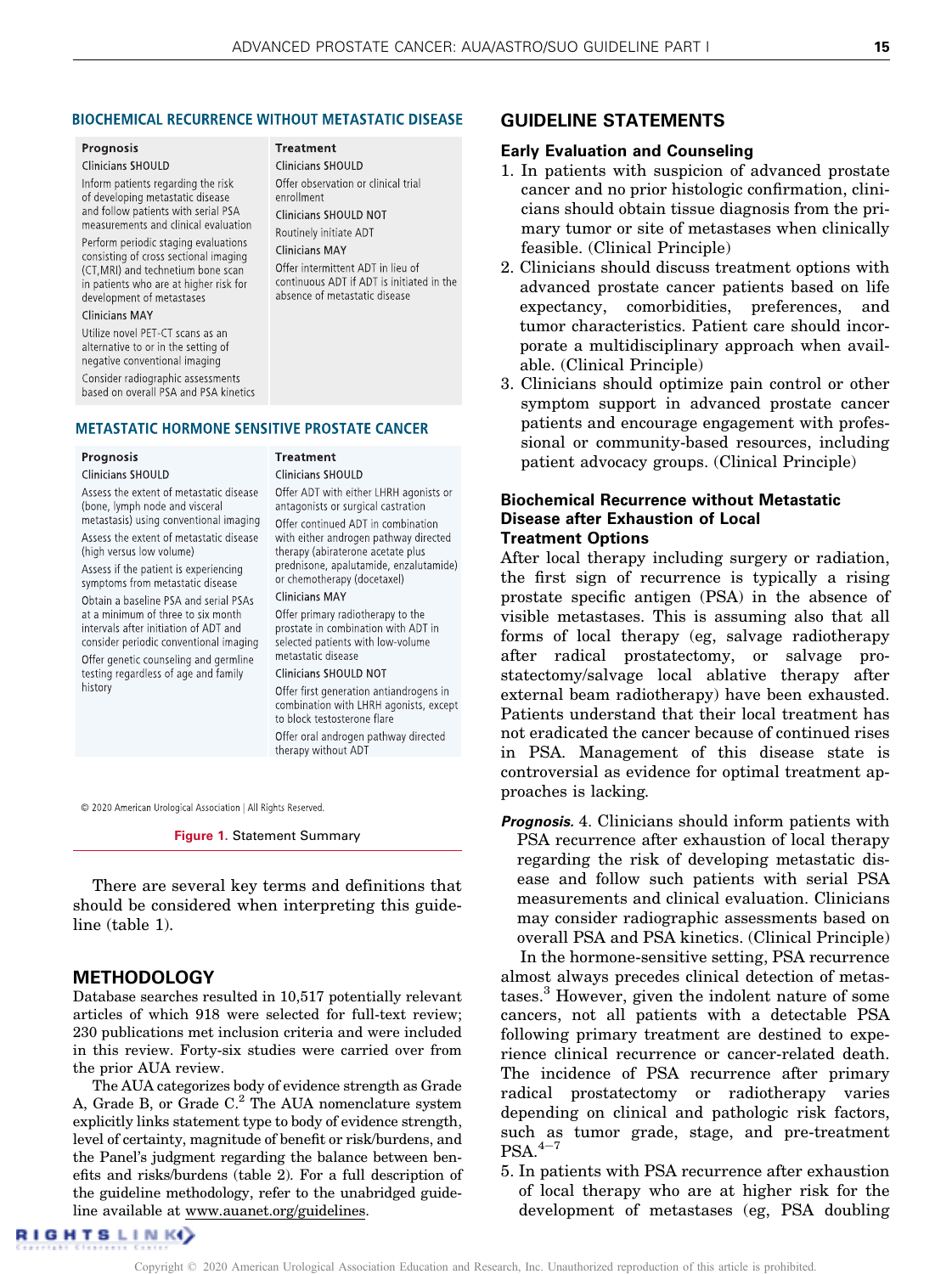## <span id="page-2-0"></span>Table 1. Key Terminology

| Term                                              | Definition                                                                                                                                                                                                                                                                                                                                                                                                                                                 |
|---------------------------------------------------|------------------------------------------------------------------------------------------------------------------------------------------------------------------------------------------------------------------------------------------------------------------------------------------------------------------------------------------------------------------------------------------------------------------------------------------------------------|
| Disease States:                                   |                                                                                                                                                                                                                                                                                                                                                                                                                                                            |
| Biochemical recurrence without metastatic disease | • a rise in PSA in prostate cancer patients after treatment with surgery or radiation (PSA of 0.2 ng/mL and a<br>confirmatory value of 0.2 ng/mL or greater following radical prostatectomy and nadir $+2.0$ ng/mL<br>following radiation); this may occur in patients who do not have symptoms                                                                                                                                                            |
| Hormone-sensitive prostate cancer                 | • prostate cancer that has either not yet been treated with ADT or is still responsive to ADT                                                                                                                                                                                                                                                                                                                                                              |
| Castration-resistant prostate cancer              | • disease progression despite ADT and a castrate level of testosterone $(<50 \text{ ng/dL})$ ; progression may present<br>as either a continuous rise in serum PSA levels (values identified at a minimum of 1 week intervals with a<br>minimal value of 2.0 ng/mL, with estimations of PSADT with at least 3 values measured $>4$ weeks apart),<br>the progression of pre-existing or new radiographic disease, and/or clinical progression with symptoms |
| High-volume metastatic disease                    | • presence of visceral metastases and/or greater than or equal to four bone metastases with at least one<br>outside of the vertebral column and pelvis                                                                                                                                                                                                                                                                                                     |
| High-risk metastatic disease                      | • disease that has a poorer prognosis in the presence of two of the three following high-risk features:<br>Gleason $>8$ , $>3$ bone lesions, or measurable visceral metastases                                                                                                                                                                                                                                                                             |
| De novo metastatic disease                        | • metastatic disease that is present at the time of initial prostate cancer diagnosis rather than recurring after<br>previous treatment of localized cancer                                                                                                                                                                                                                                                                                                |
| Disease Management:                               |                                                                                                                                                                                                                                                                                                                                                                                                                                                            |
| PSA doubling time<br>Conventional imaging         | • the number of months required for the PSA value to increase two-fold<br>• CT, MRI, and <sup>99m</sup> Tc-methylene diphosphonate bone scan                                                                                                                                                                                                                                                                                                               |

time [PSADT] <12 months), clinicians should perform periodic staging evaluations consisting of cross-sectional imaging (computed tomography [CT], magnetic resonance imaging [MRI]) and technetium bone scan. (Clinical Principle)

Currently, cross-sectional imaging with CT or MRI along with 99mTc-methylene diphosphonate bone scintigraphy remain the standard imaging approaches for post-treatment biochemical recurrence, although this is an evolving space. The primary rationale for utilizing these approaches relates to the fact that current standard of care (SOC) systemic treatments in metastatic hormonesensitive prostate cancer (mHSPC) are based on such conventional imaging approaches rather than advanced/molecular imaging (eg, CHAARTED,  $STAMPEDE, LATITUDE).$ <sup>8-10</sup> It should be noted, however, that these modalities infrequently detect metastases in the setting of early PSA recurrence (eg, PSA <5 ng/mL). $^{11-13}$ 

6. Clinicians may utilize novel positron emission tomography (PET)-CT scans (eg, fluciclovine, choline, PSMA) in patients with PSA recurrence after failure of local therapy as an alternative to conventional imaging or in the setting of negative conventional imaging. (Expert Opinion)

Novel PET tracers appear to show greater sensitivity than conventional imaging for the detection of prostate cancer recurrence and metastases at low PSA values  $\langle$  <2.0 ng/mL). While advanced imaging tests may enhance detection of metastatic lesions, the impact on patients and OS has yet to be fully demonstrated. It is still unclear what may be gained by the early detection of recurrent disease. In instances of planned salvage radiation therapy or salvage lymphadenectomy, the treatment templates may be adjusted as a result of novel imaging findings. In addition, oligometastatic disease may be identified, and such patients may be

offered management in clinical trials. While such approaches may be intuitively appealing, to date there is only evidence that it may delay initiation of systemic therapy. $14$  There is no evidence yet that metastasis directed therapy confers a survival benefit.[15](#page-7-0)

- **Treatment.** 7. For patients with a rising PSA after failure of local therapy and no demonstrated metastatic disease by conventional imaging, clinicians should offer observation or clinical trial enrollment. (Clinical Principle)
- 8. ADT should not be routinely initiated in this population (Expert Opinion). However, if ADT is initiated in the absence of metastatic disease, intermittent ADT may be offered in lieu of continuous ADT. (Conditional Recommendation; Evidence Level: Grade B)

There are currently no systemic treatments with proven efficacy in men without metastatic disease who are not candidates for additional local therapy. The overall course of a rising PSA after failure of local therapy is highly variable, with earlier recurrences indicative of more aggressive disease. In one study of men with biochemical recurrence after salvage radiotherapy, over half of the PSA failures occurred within 18 months of radiation, and these men were at a significantly higher risk of distant metastasis and death compared to men with later PSA recurrences.<sup>16</sup>

Any potential benefit of early initiation of systemic therapy must also be weighed against the impact of treatment of adverse events and quality of life. In the TOAD trial, men in the early ADT arm had higher rates of hormone treatment-related symptoms and inferior quality of life related to sexual activity.<sup>[17](#page-7-0)</sup>

While observation or a clinical trial is preferred, it is recognized that ADT is sometimes given to men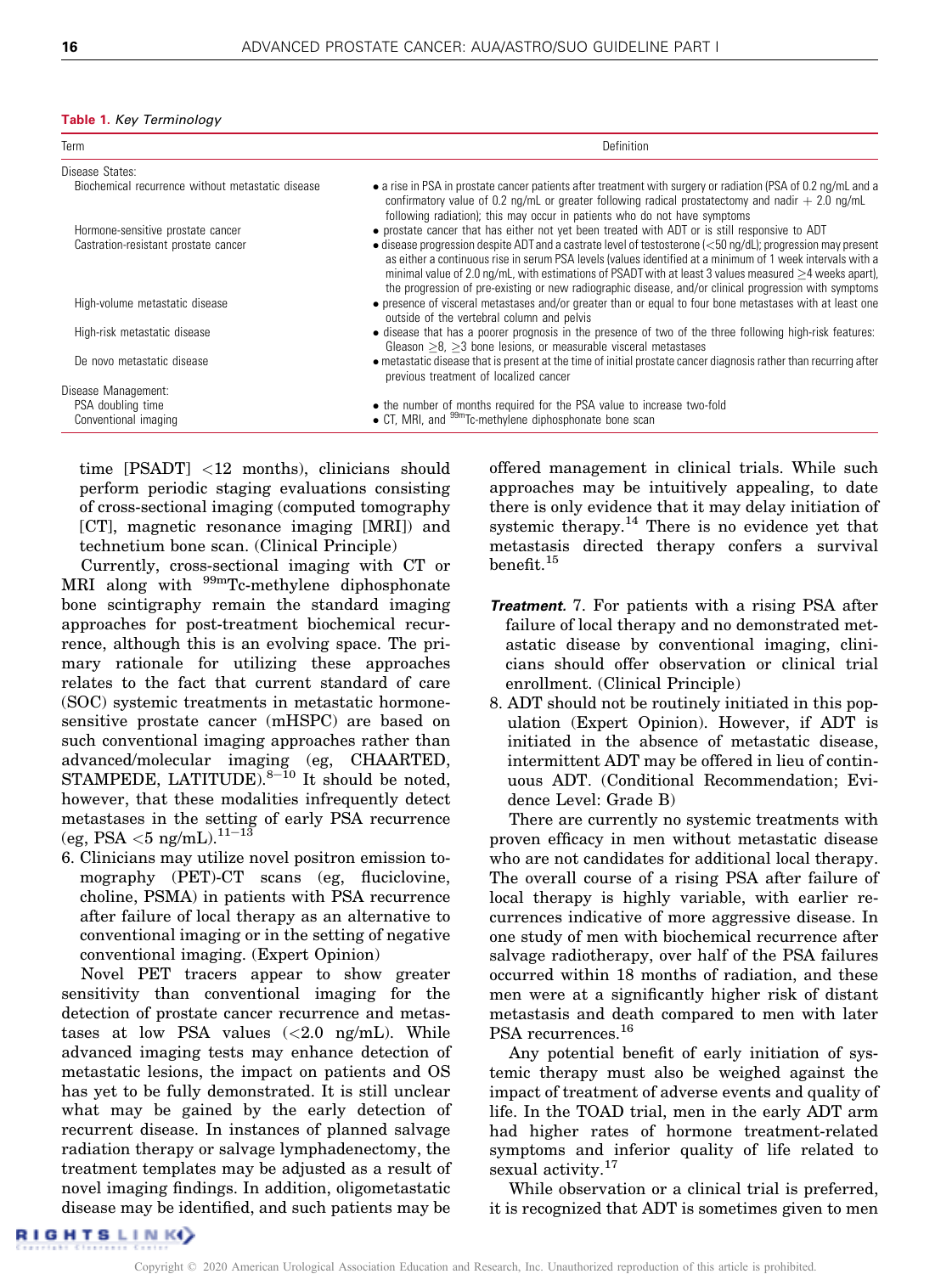**RIGHTSLINKO** 

<span id="page-3-0"></span>

| Evidence Grade                                                                     | High Certainty)<br>Evidence Strength A (1                                                                                                                                                    | Evidence Strength B (Moderate Certainty)                                                                                                                                                                                                                                                                                                  | Evidence Strength C (Low Certainty)                                                                                                                                                              |
|------------------------------------------------------------------------------------|----------------------------------------------------------------------------------------------------------------------------------------------------------------------------------------------|-------------------------------------------------------------------------------------------------------------------------------------------------------------------------------------------------------------------------------------------------------------------------------------------------------------------------------------------|--------------------------------------------------------------------------------------------------------------------------------------------------------------------------------------------------|
| Strong Recommendation (Net benefit or<br>harm substantial)                         | Applies to most patients in most circumstances and<br>uture research is unlikely to change confidence<br>Benefits >Risks/Burdens (or vice versa)<br>Net benefit (or net harm) is substantial | Applies to most patients in most circumstances but better<br>Benefits >Risks/Burdens (or vice versa)<br>-Net benefit (or net harm) is substantial<br>evidence could change confidence                                                                                                                                                     | Applies to most patients in most circumstances but better<br>Net benefit (or net harm) appears substantial<br>Benefits >Risks/Burdens (or vice versa)<br>evidence is likely to change confidence |
| Moderate Recommendation (Net benefit<br>or harm moderate)                          | Applies to most patients in most circumstances and<br>uture research is unlikely to change confidence<br>Benefits > Risks/Burdens (or vice versa)<br>Net benefit (or net harm) is moderate   | -Applies to most patients in most circumstances but better<br>Benefits >Risks/Burdens (or vice versa)<br>-Net benefit (or net harm) is moderate<br>evidence could change confidence                                                                                                                                                       | -Applies to most patients in most circumstances but better<br>-Net benefit (or net harm) appears moderate<br>Benefits >Risks/Burdens (or vice versa)<br>evidence is likely to change confidence  |
| benefit or harm comparable to other<br>Conditional Recommendation (Net<br>options) | Best action depends on individual patient circumstances<br>Future Research is unlikely to change confidence<br>Benefits = Risks/Burdens                                                      | -Best action appears to depend on individual patient<br>Better evidence could change confidence<br>Benefits = Risks/Burdens<br>circumstances                                                                                                                                                                                              | -Net benefit (or net harm) comparable to other options<br>Alternative strategies may be equally reasonable<br>-Balance between Benefits &<br>Risks/Burdens unclear                               |
| Clinical Principle<br>Expert Opinion                                               | a statement about a component<br>medical literature                                                                                                                                          | a statement, achieved by consensus of the Panel, that is based on members' clinical training, experience, knowledge, and judgment for which there may or may not be evidence in the<br>of clinical care that is widely agreed upon by urologists or other clinicians for which there may or may not be evidence in the medical literature | Better evidence likely to change confidence                                                                                                                                                      |
|                                                                                    |                                                                                                                                                                                              |                                                                                                                                                                                                                                                                                                                                           |                                                                                                                                                                                                  |

with rapid PSA rises in the absence of radiographic metastases. If men start ADT prior to demonstration of metastatic disease, it is often due to the perception of a higher risk of progression to metastatic prostate cancer based on prognostic criteria such as a higher grade or stage, shorter time to biochemical recurrence, and shorter PSADT.<sup>16,18</sup> Although not recommended, if ADT is initiated in the absence of visible metastases for men who have completed maximal local therapy, intermittent ADT may be offered instead of continuous ADT. There is no evidence to determine the best time to start ADT in the absence of radiographic metastases.

## Metastatic Hormone-Sensitive Prostate Cancer

mHSPC has been increasingly diagnosed since 2013, likely due to multiple factors, including greater imaging sensitivity and changes to PSA screening guidelines. In addition to being increasingly common, mHSPC and treatment of this disease state has shifted greatly since the first studies testing up-front docetaxel (CHAARTED and  $STAMPEDE$ ) were reported.<sup>8,9</sup> Metastatic hormonesensitive disease can occur due to recurrence after initial local therapy for localized prostate cancer or as de novo metastatic disease, a distinction that may be useful when deciding upon systemic therapy. Additionally, the volume and site of metastatic disease are important factors that can affect prognosis and treatment choice.

- **Prognosis.** 9. Clinicians should assess the extent of metastatic disease (bone, lymph node, and visceral metastasis) using conventional imaging in newly diagnosed mHSPC patients. (Clinical Principle)
- 10. In newly diagnosed mHSPC patients, clinicians should assess the extent of metastatic disease (low- versus high-volume). High-volume is defined as greater than or equal to four bone metastases with at least one metastasis outside of the spine/pelvis and/or the presence of visceral metastases. (Moderate Recommendation: Evidence Level: Grade B)

The presence and extent of metastatic disease plays a central role in determining which and if any therapy is beneficial. Patients without metastatic disease have not been shown to benefit from aggressive systemic therapy. Further, clinicians should categorize patients as de novo metastatic disease or having progression in stage after prior failed treatment. Studies of systemic therapy have demonstrated that extent of metastatic disease influences response. For example, STAMPEDE demonstrated that only the subset of men with lowvolume disease showed an improvement in survival with radiotherapy in combination with ADT.<sup>[19](#page-7-0)</sup> As a result, presence of metastatic disease, its burden,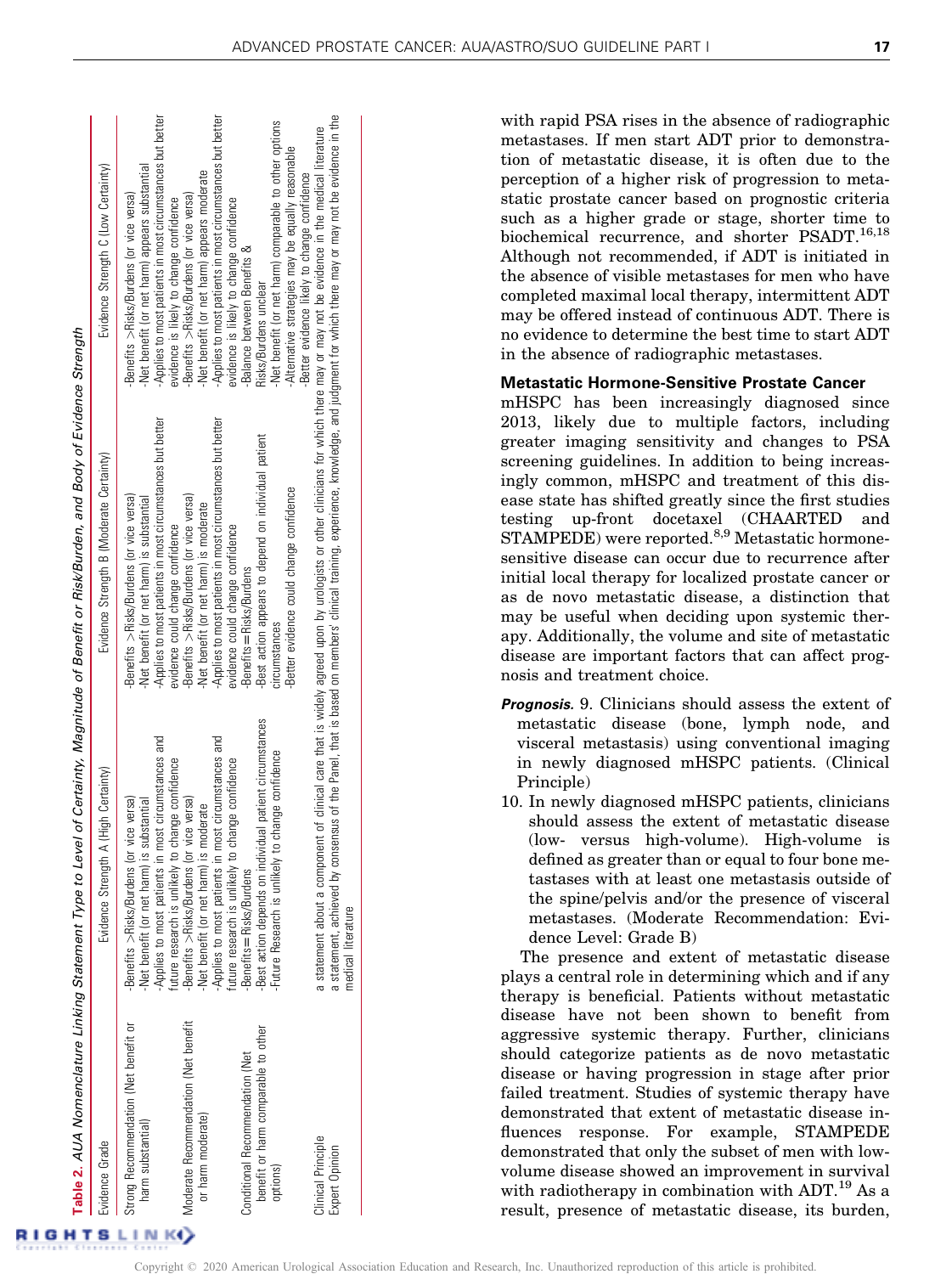and precise locations should be assessed prior to treatment.

11. Clinicians should assess if a newly diagnosed mHSPC patient is experiencing symptoms from metastatic disease at the time of presentation to guide discussions of prognosis and further disease management. (Moderate Recommendation; Evidence Level: Grade B)

Symptoms in mHSPC have been shown to have prognostic value. In addition, understanding cancer related symptoms is key to optimizing pain and other symptom management in addition to anticancer therapy. In an analysis of patients in the SWOG 8894 trial, presence of bone pain was among the factors associated with poorer 10-year survival.<sup>[20](#page-7-0)</sup>

12. Clinicians should obtain a baseline PSA and serial PSAs at three- to six-month intervals after initiation of ADT in mHSPC patients and consider periodic conventional imaging. (Clinical Principle)

The use of PSA as an instrument of evaluation in metastatic prostate cancers is common practice. In most reported studies, PSA is a measured variable and recorded at several time points at diagnosis and during treatment (baseline, induction [after a defined period of therapy], serial monitoring, and at progression). In many studies, PSA has demonstrated clear prognostic value and is used in many of the risk classification systems. For example, in the SWOG 8894 trial, a comparison of bilateral orchiectomy with or without flutamide for treatment of metastatic prostate cancer, many clinical factors were analyzed in the assessment of risk including the finding that a higher PSA was associated with poorer 10-year survival.<sup>20</sup>

Studies using the SEER registry database have found higher PSA is associated with worse cancerspecific survival (PSA <60 versus  $\geq$ 60: HR=0.624; 95% CI 0.535-0.727; p <0.0001).<sup>[21](#page-7-0)</sup> Additionally, for studies showing prognostic risk group stratification, PSA or PSA metrics are consistent variables in determination of group assignment.<sup>22-24</sup>

13. In patients with mHSPC, regardless of age and family history, clinicians should offer genetic counseling and germline testing. (Expert Opinion)

In a recent study evaluating 20 DNA-repair genes associated with autosomal dominant cancerpredisposition syndromes in a population of men with metastatic prostate cancer and unselected by family history, the prevalence of inherited (germline) DNA repair mutations was  $11.8\%$ <sup>25</sup> Findings of alterations in homologous recombination DNA repair or tumor mutations resulting in microsatellite instability and deficient mismatch repair may have implications in clinical trial eligibility or therapeutics selection (poly ADP ribose polymerase

inhibitors, immunotherapy, or possibly early use of cytotoxic chemotherapy).

Germline testing should include pre-test counselling by someone knowledgeable about the implications of testing. Pre-test counseling needs to include a discussion of possible test results; implications for patients; discussion of the Genetic Information Nondiscrimination Act; possible impact of test results on life, disability, and longterm care insurance; and potential role of cascade testing of family members if a pathogenic or likely pathogenic mutation is identified. Posttest counselling with a genetic counselor is necessary for anyone who is found to have one of these mutations.

- Treatment. 14. Clinicians should offer ADT with either luteinizing hormone-releasing hormone (LHRH) agonists or antagonists or surgical castration in patients with mHSPC. (Strong Recommendation; Evidence Level: Grade B)
- 15. In patients with mHSPC, clinicians should offer continued ADT in combination with either androgen pathway directed therapy (abiraterone acetate plus prednisone, apalutamide, enzalutamide) or chemotherapy (docetaxel). (Strong Recommendation; Evidence Level: Grade A)

The use of primary ADT for the management of mHSPC has been the SOC since its discovery by Huggins and colleagues in the 1940's.<sup>[26](#page-7-0)</sup> Castrate levels of testosterone (<50 ng/dL) may be achieved with LHRH analogues, gonadotropin-releasing hormone antagonists or orchiectomy. These treatments are considered equivalent in cancer control, although they have never been compared in large RCTs. Gonadotropin-releasing hormone antagonists and orchiectomy as monotherapy have a rapid onset of action and avoid the 'testosterone flare' seen with LHRH analogues alone making them useful in situations needing rapid hormone ablation such as impending spinal cord compression.

Abiraterone Acetate. In the double-blind, placebocontrolled, phase  $3$  LATITUDE trial,<sup>10</sup> 1,199 patients were randomly assigned to receive either ADT plus abiraterone acetate plus prednisone or ADT plus placebo. After a median follow-up of 30.4 months, the median OS was significantly longer in the abiraterone acetate group than in the placebo group (not reached versus  $34.7$  months) (HR=0.62; 95% CI 0.51-0.76; p <0.001).

In the STAMPEDE trial,  $27$  1,917 patients were randomized (1:1) to receive ADT alone or ADT plus abiraterone acetate and prednisolone. The median follow-up was 40 months. There were 184 deaths in the abiraterone acetate group compared with 262 in the ADT group  $(HR=0.63; 95\% \text{ CI } 0.52-0.76;$  $p < 0.001$ ).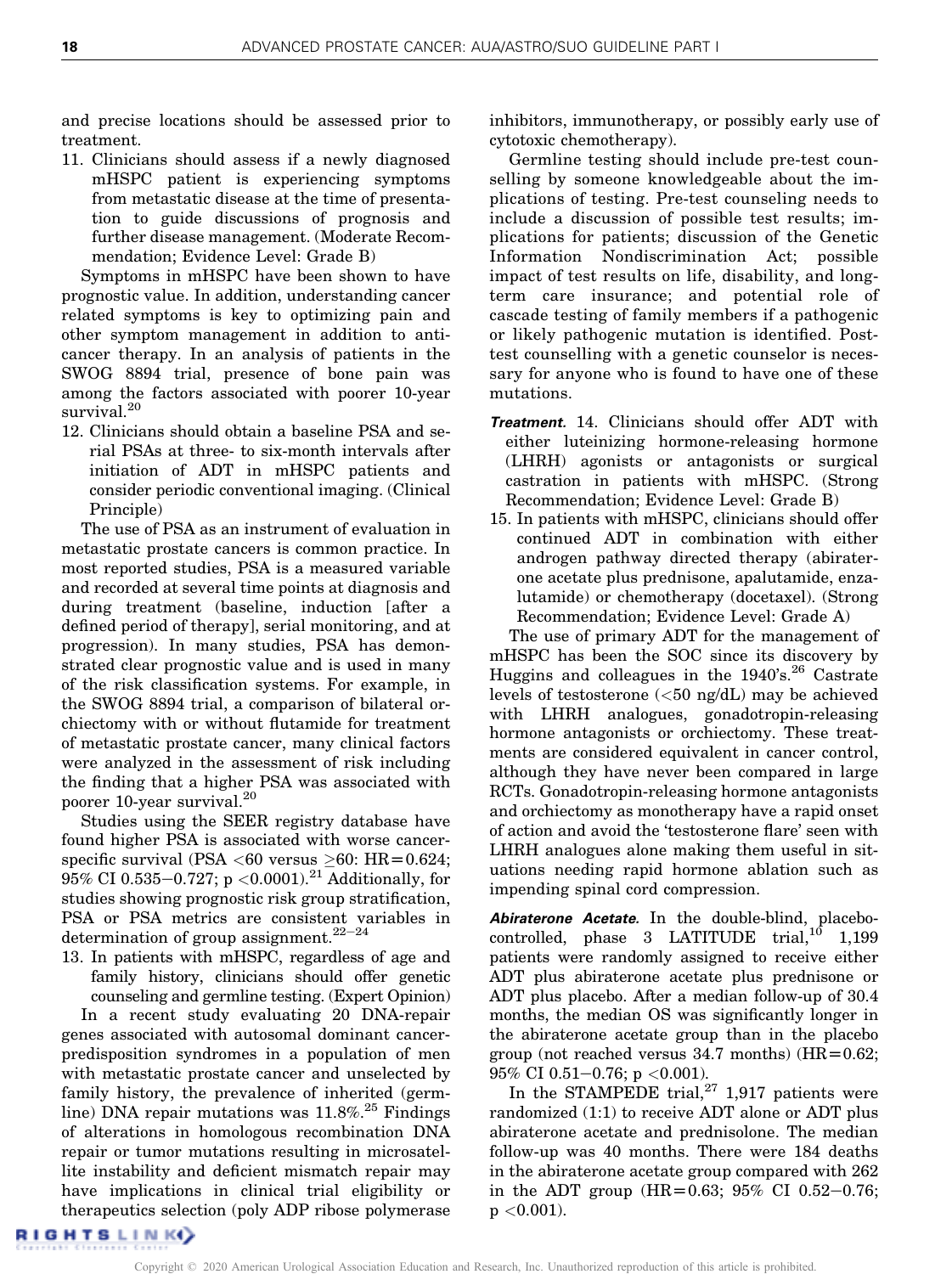Apalutamide. In the double-blind, phase 3 TITAN study,  $28\frac{25}{7}$  $28\frac{25}{7}$  patients were assigned to receive apalutamide with ADT compared to 527 patients receiving placebo plus ADT. At a median of 22.7 months follow-up, the percentage of patients with radiographic progression-free survival at 24 months was 68.2% in the apalutamide group compared to 47.5% in the placebo group (HR  $(0.48; 95\% \text{ CI } 0.39-0.60; \text{ p } <0.001)$ . OS at 24 months was greater with apalutamide compared to placebo  $(82.4\% \text{ versus } 73.5\%; \text{ HR}=0.67; 95\% \text{ CI}$  $0.51-0.89$ ; p=0.005).

**Enzalutamide.** In the open-label, randomized, phase 3 ENZAMET trial, $^{29}$  1,125 men were randomized to receive testosterone suppression plus either openlabel enzalutamide or a standard nonsteroidal antiandrogen therapy. With a median follow-up of 34 months, there were 102 deaths in the enzalutamide group compared to 143 deaths in the standard care group  $(HR=0.67; 95\% \text{ CI } 0.52-0.86;$  $p=0.002$ ). Kaplan-Meier estimates of OS at 3 years were 80% in the enzalutamide group an 72% in the standard care group.

**Docetaxel.** In the phase 3 CHAARTED study,  $30\,790$  $30\,790$ patients with mHSPC were equally randomly assigned to receive either ADT plus docetaxel or ADT alone. At a median follow-up of 53.7 months, the median OS was 57.6 months for the chemohormonal arm versus 47.2 months for ADT alone  $(HR=0.72; 95\% \text{ CI } 0.59-0.89; \text{ p}=0.0018).$ 

Similarly, in the STAMPEDE trial, $9$  ADT plus docetaxel significantly improved median OS compared with ADT alone. The study randomly assigned 2,962 men 2:1:1:1 to receive SOC defined as hormone therapy for at least 2 years, SOC plus zoledronic acid, SOC plus docetaxel, or SOC with zoledronic acid and docetaxel. Docetaxel was given for six 3-week cycles with prednisolone daily. At a median follow-up of 43 months, median OS was 71 months for SOC compared to 81 months for SOC plus docetaxel  $(HR=0.78; 95% \text{ CI} 0.66-0.93;$  $p=0.006$ ).

16. In selected mHSPC patients with low-volume metastatic disease, clinicians may offer primary radiotherapy to the prostate in combination with ADT. (Conditional Recommendation; Evidence Level: Grade C)

Two recent Phase 3 randomized trials examining ADT and prostate radiotherapy versus ADT alone in men with metastatic prostate cancer demonstrated no difference in OS. However, the subgroup analysis for the low-volume group in STAMPEDE Arm H revealed a survival benefit in patients with low-volume metastatic cancer.<sup>[19](#page-7-0)</sup> Given that this was a secondary analysis and few of the patients had received optimized systemic therapy, the Panel provides a conditional recommendation for ADT plus radiation as an option for patients with minimal metastatic disease willing to undergo the risks associated with local therapy.

Physicians have suggested these results point to the benefits of local therapy raising the question whether radical prostatectomy might have the same results. These trials are ongoing, and at present the use of surgery should be considered investigational and only conducted within the context of a trial. In the STAMPEDE trial,  $19$  no patients had concurrent abiraterone acetate and only 18% had early docetaxel, so no clear recommendation can be made about other drug combinations combined with prostate radiation in the metastatic setting.

- 17. Clinicians should not offer first generation antiandrogens (bicalutamide, flutamide, nilutamide) in combination with LHRH agonists in patients with mHSPC, except to block testosterone flare. (Strong Recommendation; Evidence Level: Grade A)
- 18. Clinicians should not offer oral androgen pathway directed therapy (eg, abiraterone acetate plus prednisone, apalutamide, bicalutamide, darolutomide, enzalutamide, flutamide, nilutamide) without ADT for patients with mHSPC. (Expert Opinion)

With compelling level A evidence supporting the use of docetaxel, abiraterone acetate plus prednisone, apalutamide, or enzalutamide in combination with ADT in men with newly diagnosed mHSPC, the Panel believes that long-term use of first generation antiandrogens bicalutamide, flutamide, nilutamide in lieu of the above noted agents cannot be supported.

Further, non-steroidal antiandrogen therapy without ADT in advanced prostate cancer is not recommended. Evidence based on 11 studies encompassing 3,060 patients suggests that use of non-steroidal antiandrogens without ADT compared with medical or surgical castration monotherapy for advanced prostate cancer is less effective in terms of OS, clinical progression, treatment failure, and treatment discontinuation due to adverse events.<sup>[31](#page-7-0)</sup>

## FUTURE DIRECTIONS

Several key areas of future research need emphasis to improve clinical care and provide a path to better outcomes for patients with advanced prostate cancer. It is now more clear than ever that multimodality approaches and integration of care are critical to improving the care for men with prostate cancer. Multidisciplinary clinics and the resulting multimodality treatment approaches can optimize treatment selection, maximize results, and minimize overtreatment and side effects.<sup>32</sup> Many clinical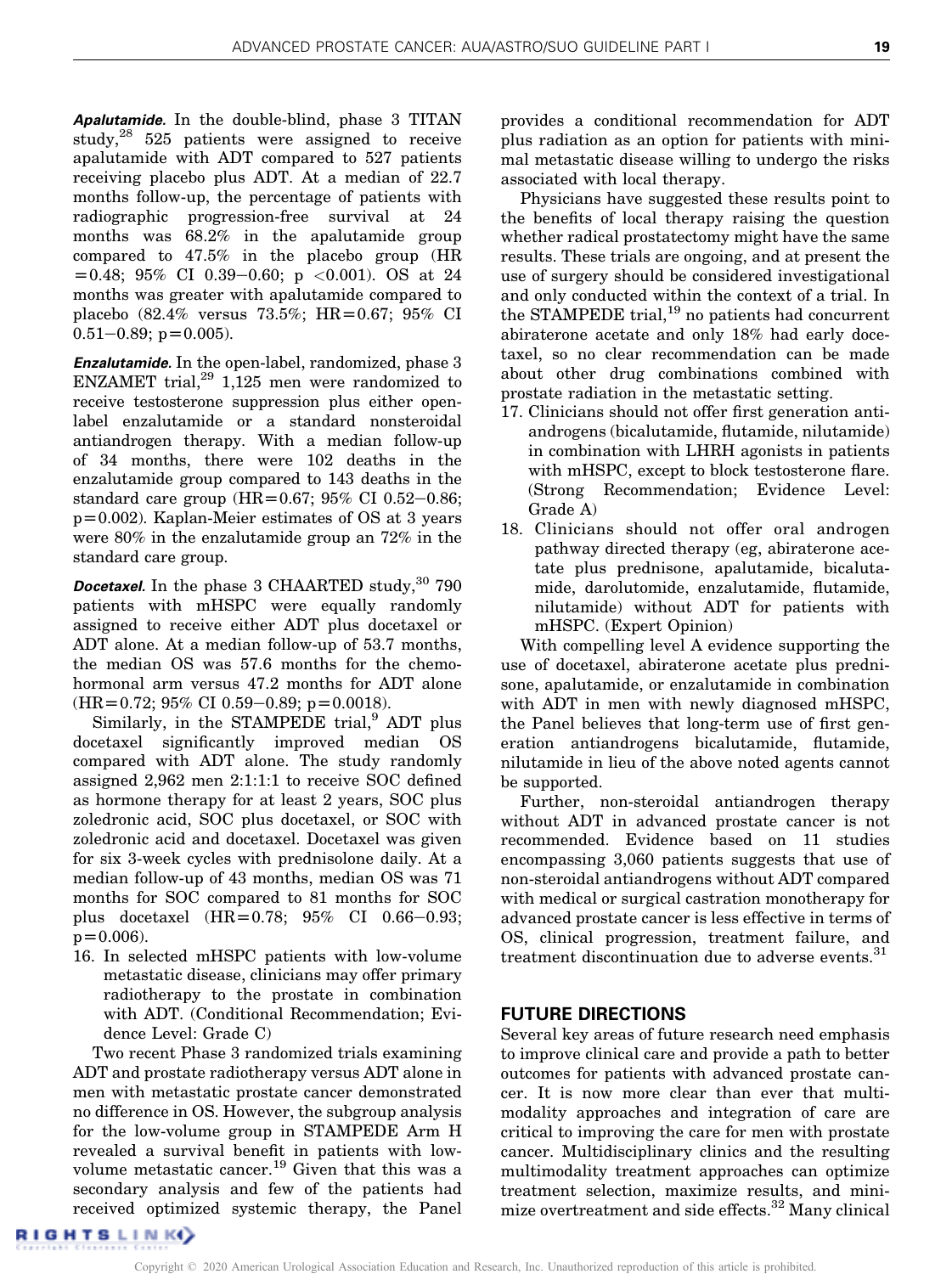<span id="page-6-0"></span>trials are evaluating the concepts of integrating systemic therapy with radiation and/or surgery, such as optimizing treatment of men with locally advanced primary tumors, assessing the benefit of local therapy in men with metastatic disease, or determine the impact of metastasis-directed therapy in the oligometastatic setting. The results of these studies are likely to substantially impact the standard approaches to newly diagnosed patients with advanced disease.

Disclaimer: This document was written by the Advanced Prostate Cancer Guideline Panel of the American Urological Association Education and Research, Inc., which was created in 2018. The Practice Guidelines Committee (PGC) of the AUA selected the committee chair. Panel members were selected by the chair. Membership of the Panel included specialists in urology, oncology, and radiation oncology with specific expertise on this disease space. The mission of the panel was to develop recommendations that are analysis based or consensus-based, depending on panel processes and available data, for optimal clinical practices in the treatment of advanced prostate cancer. Funding of the panel was provided by the AUA. Panel members received no remuneration for their work. Each member of the panel provides an ongoing conflict of interest disclosure to the AUA, and the Panel Chair, with the support of AUA Guidelines staff and the PGC, reviews all disclosures and addresses any potential conflicts per AUA's Principles, Policies and Procedures for Managing Conflicts of Interest. While these guidelines do not necessarily establish the standard of care, AUA seeks to recommend and to encourage compliance by practitioners with current best practices related to the condition being

treated. As medical knowledge expands and technology advances, the guidelines will change. Today these evidence-based guidelines statements represent not absolute mandates but provisional proposals for treatment under the specific conditions described in each document. For all these reasons, the guidelines do not pre-empt physician judgment in individual cases. Treating physicians must take into account variations in resources, and patient tolerances, needs, and preferences. Conformance with any clinical guideline does not guarantee a successful outcome. The guideline text may include information or recommendations about certain drug uses ('off label') that are not approved by the Food and Drug Administration (FDA), or about medications or substances not subject to the FDA approval process. AUA urges strict compliance with all government regulations and protocols for prescription and use of these substances. The physician is encouraged to carefully follow all available prescribing information about indications, contraindications, precautions and warnings. These guidelines and best practice statements are not intended to provide legal advice about use and misuse of these substances. Although guidelines are intended to encourage best practices and potentially encompass available technologies with sufficient data as of close of the literature review, they are necessarily time-limited. Guidelines cannot include evaluation of all data on emerging technologies or management, including those that are FDA-approved, which may immediately come to represent accepted clinical practices. For this reason, the AUA does not regard technologies or management which are too new to be addressed by this guideline as necessarily experimental or investigational.

## **REFERENCES**

- 1. Siegel RL, Miller KD and Jemal A: Cancer statistics, 2019. CA Cancer J Clin 2019; 69: 7.
- 2. Faraday M, Hubbard H, Kosiak B et al: Staying at the cutting edge: a review and analysis of evidence reporting and grading; the recommendations of the American Urological Association. BJU Int 2009; 104: 294.
- 3. Catalona WJ and Smith DS: 5-year tumor recurrence rates after anatomical radical retropubic prostatectomy for prostate cancer. J Urol 1994; 152: 1837.
- 4. Røder MA, Berg KD, Loft MD et al: The CPC Risk Calculator: a new app to predict prostatespecific antigen recurrence during follow-up after radical prostatectomy. Eur Urol Focus 2018; 4: 360.
- 5. Cooperberg MR, Hilton JF and Carroll PR: The CAPRA-S score: a straightforward tool for

improved prediction of outcomes after radical prostatectomy. Cancer 2011; 117: 5039.

- 6. Kattan MW, Zelefsky MJ, Kupelian PA et al: Pretreatment nomogram for predicting the outcome of three-dimensional conformal radiotherapy in prostate cancer. J Clin Oncol 2000; 18: 3352.
- 7. Pompe RS, Bandini M, Preisser F et al: Contemporary approach to predict early biochemical recurrence after radical prostatectomy: update of the Walz nomogram. Prostate Cancer Prostatic Dis 2018; 21: 386.
- 8. Sweeney CJ, Chen YH, Carducci M et al: Chemohormonal therapy in metastatic hormonesensitive prostate cancer. N Engl J Med 2015; 373: 737.
- 9. James ND, Sydes MR, Clarke NW et al: Addition of docetaxel, zoledronic acid, or both to first-line

long-term hormone therapy in prostate cancer (STAMPEDE): survival results from an adaptive, multiarm, multistage, platform randomised controlled trial. Lancet 2016; 387: 1163.

- 10. Fizazi K, Tran N, Fein L et al: Abiraterone plus prednisone in metastatic, castration-sensitive prostate cancer. N Engl J Med 2017; 377: 352.
- 11. Kane CJ, Amling CL, Johnstone PA et al: Limited value of bone scintigraphy and computed tomography in assessing biochemical failure after radical prostatectomy. Urology 2003; 61: 607.
- 12. Seltzer MA, Barbaric Z, Belldegrun A et al: Comparison of helical computerized tomography, positron emission tomography and monoclonal antibody scans for evaluation of lymph node metastases in patients with prostate specific antigen relapse after treatment for localized prostate cancer. J Urol 1999; 162: 1322.